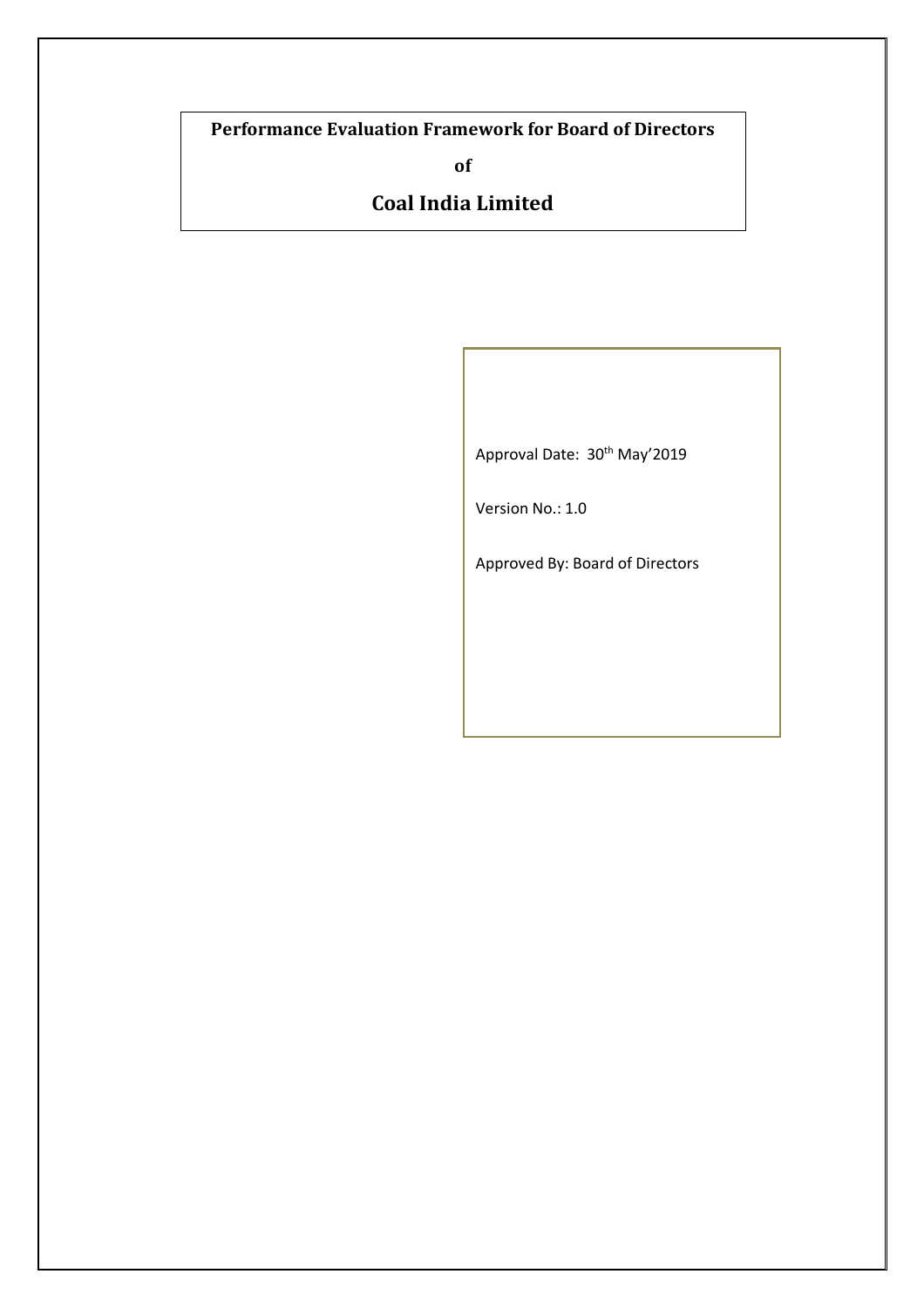| Subject:                                                          |                                  | Original Issue Date:   | <b>Effective Date:</b> |
|-------------------------------------------------------------------|----------------------------------|------------------------|------------------------|
| <b>Performance</b><br><b>Framework</b><br>for<br><b>Directors</b> | Evaluation<br><b>Board</b><br>of | <b>Revision Dates:</b> |                        |

| Contents |  |
|----------|--|
|          |  |
|          |  |
|          |  |
|          |  |
|          |  |
|          |  |
|          |  |
|          |  |
|          |  |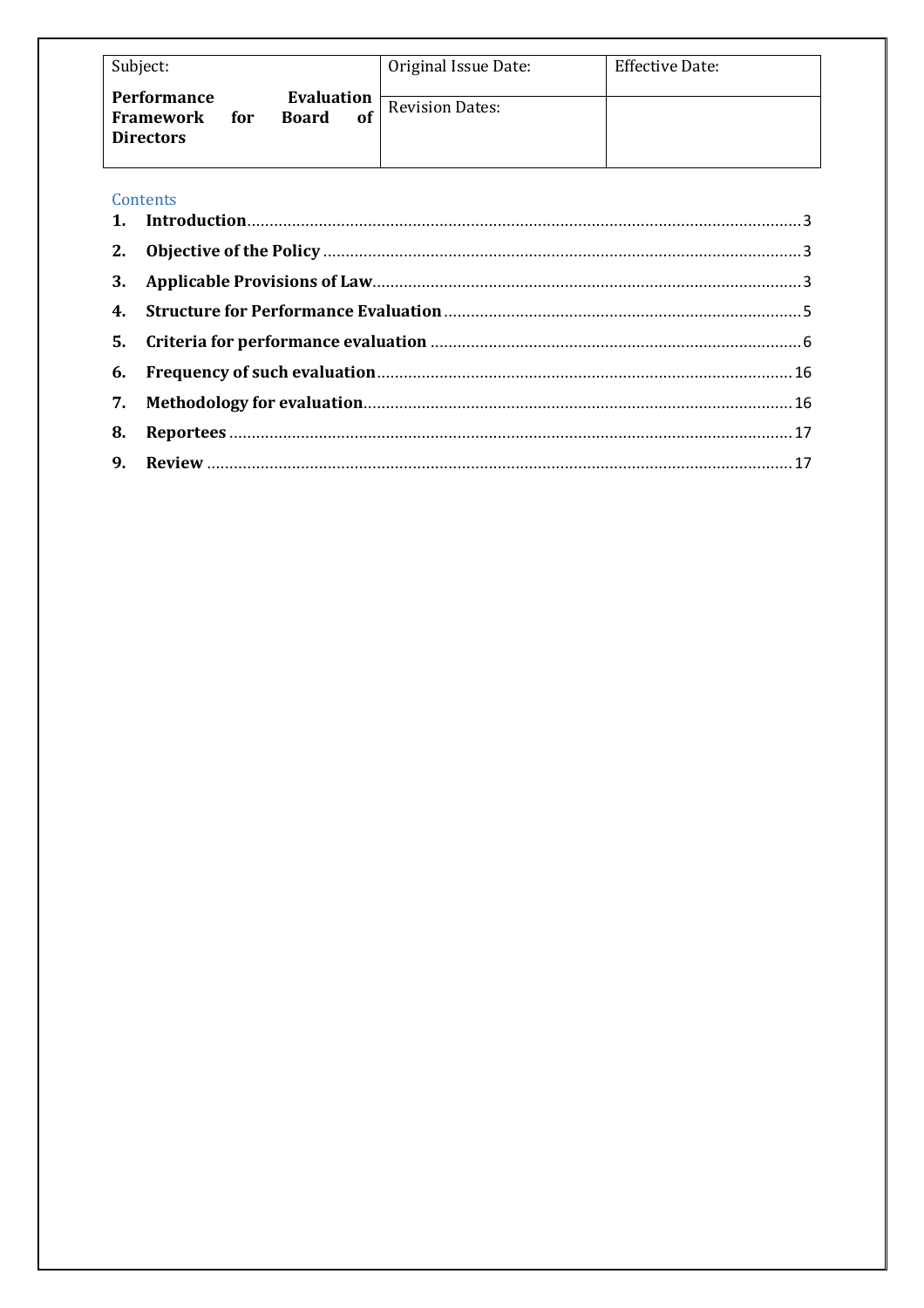| Subject:                                                   |                                         | Original Issue Date:   | <b>Effective Date:</b> |
|------------------------------------------------------------|-----------------------------------------|------------------------|------------------------|
| <b>Performance</b><br>Framework<br>for<br><b>Directors</b> | <b>Evaluation</b><br><b>Board</b><br>of | <b>Revision Dates:</b> |                        |

#### **1. Introduction**

The Board of Directors (the 'Board') of Coal India Limited (the 'Company') have adopted the Board Evaluation Framework (the "Framework") as per various provisions of the SEBI (Listing Obligations and Disclosure Requirements) Regulations, 2015 (the 'Listing Regulations') and Companies Act, 2013 ('Act').

The Company is a government company, administratively under the Ministry of Coal. The directors of the Company are appointed by President of India in accordance with the Articles of Association of the Company. The Ministry has the practice of reviewing the performance of the directors on the expiry of the first year of their appointment in order to take a view on continuance or otherwise for the balance period of the tenure. The performance evaluation, done in accordance with this Framework, will be communicated by the Board to the Ministry as well.

# **2. Objective of the Policy**

The Board believes in ensuring that directors continue to serve the interests of the stakeholders in line with their expectations, and set the best standards of corporate governance, objectivity and pursuit of sustainable business practices. Effectiveness of corporate governance depends, to a very large extent, on effective board processes.

The Board believes that regular evaluation of performance of the Board helps in many ways. First of all, there is an objective and comprehensible set of targets of performance to be achieved. These performance targets are set for the board as a whole, board's committees, and directors, including executive and whole time directors, as well as independent directors. In their pursuit towards these objectives, the Board and the directors individually evaluate their own achievements, and shortcomings, if any. The process of evaluation, thus, becomes a regular feedback process whereby the targets of performance are also re-evaluated based on past experience, and there is a regular journey towards meeting such targets.

Towards this purpose, the Board is of the view that adopting a performance evaluation framework will help in assessing and evaluating the performance of the Board members by laying down explicit and clear evaluation criteria and defining the role of the evaluators and reportees in the said framework. The policy aims to establish a standard procedure for evaluation of the performance of the Executive, Non-Executive and Independent Directors of the Company.

This policy has been adopted by the Board based on the recommendations madeby the Nomination and Remuneration Committee ('NRC') of the Board. The Policy is subject to directions, if any, received from the Ministry.

# **3. Applicable Provisions of Law**

# **I.** Under the Companies Act, 2013

Schedule IV - Code for Independent Directors: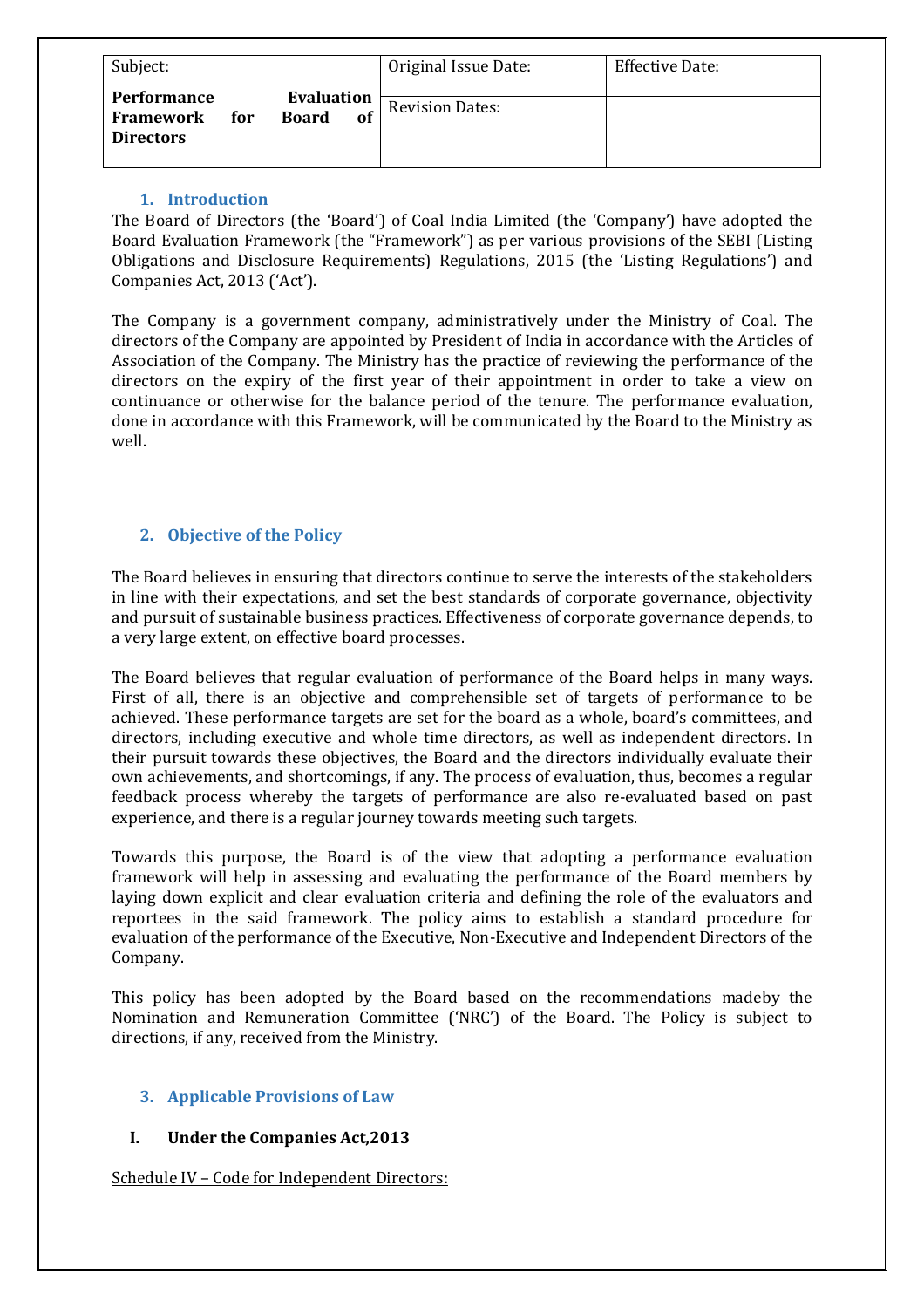| Subject:                                                                   |                         | Original Issue Date:   | <b>Effective Date:</b> |
|----------------------------------------------------------------------------|-------------------------|------------------------|------------------------|
| <b>Performance</b><br><b>Board</b><br>Framework<br>for<br><b>Directors</b> | <b>Evaluation</b><br>of | <b>Revision Dates:</b> |                        |

*"VII. Separate meetings:*

*(1)* The independent directors of the company shall hold at least one meeting in a year, without the attendance of non-independent directors and members of management;

(2) All the independent directors of the company shall strive to be present at such meeting;

The meeting shall:

*XX*

(c) assess the quality, quantity and timeliness of flow of information between the company *management and the Board that is necessary for the Board to effectively and reasonably perform their duties."*

**II. Under the** SEBI (Listing Obligations and Disclosure Requirements) Regulations, 2015

#### Regulation 4: Principles governing disclosures and obligations:

*"(2) The listed entity which has listed its specified securities shall comply with the corporate governance provisions as specified in chapter IV which shall be implemented in a manner so as to achieve the objectives of the principles as mentioned below. XX*

*(f)* Responsibilities of the board of directors: The board of directors of the listed *entity shall have the following responsibilities:* 

*(9) Monitoring and reviewing board of director's evaluation framework."*

#### Regulation  $17$  – Board of Directors  $1$

*"*(10) The performance evaluation of independent directors shall be done by the entire **board of director**which shall include -

*(a)* performance of the directors; and

(b) fulfillment of the independence criteria as specified in these regulations and their *independence from the management:* 

*Provided* that in the above evaluation the directors who are subject to evaluation shall not *participate:"*

*XX*

 $1$  As per the SEBI Listing (Amendment) Regulations, 2018, Regulation 17 (10) shall be read as follows-

The evaluation of independent directors shall be done by the entire board of directors which shall include - (a) performance of the directors; and

<sup>(</sup>b) fulfilment of the independence criteria as specified in these regulations and their independence from the management:

Provided that in the above evaluation the directors who are subject to evaluation shall not participate:"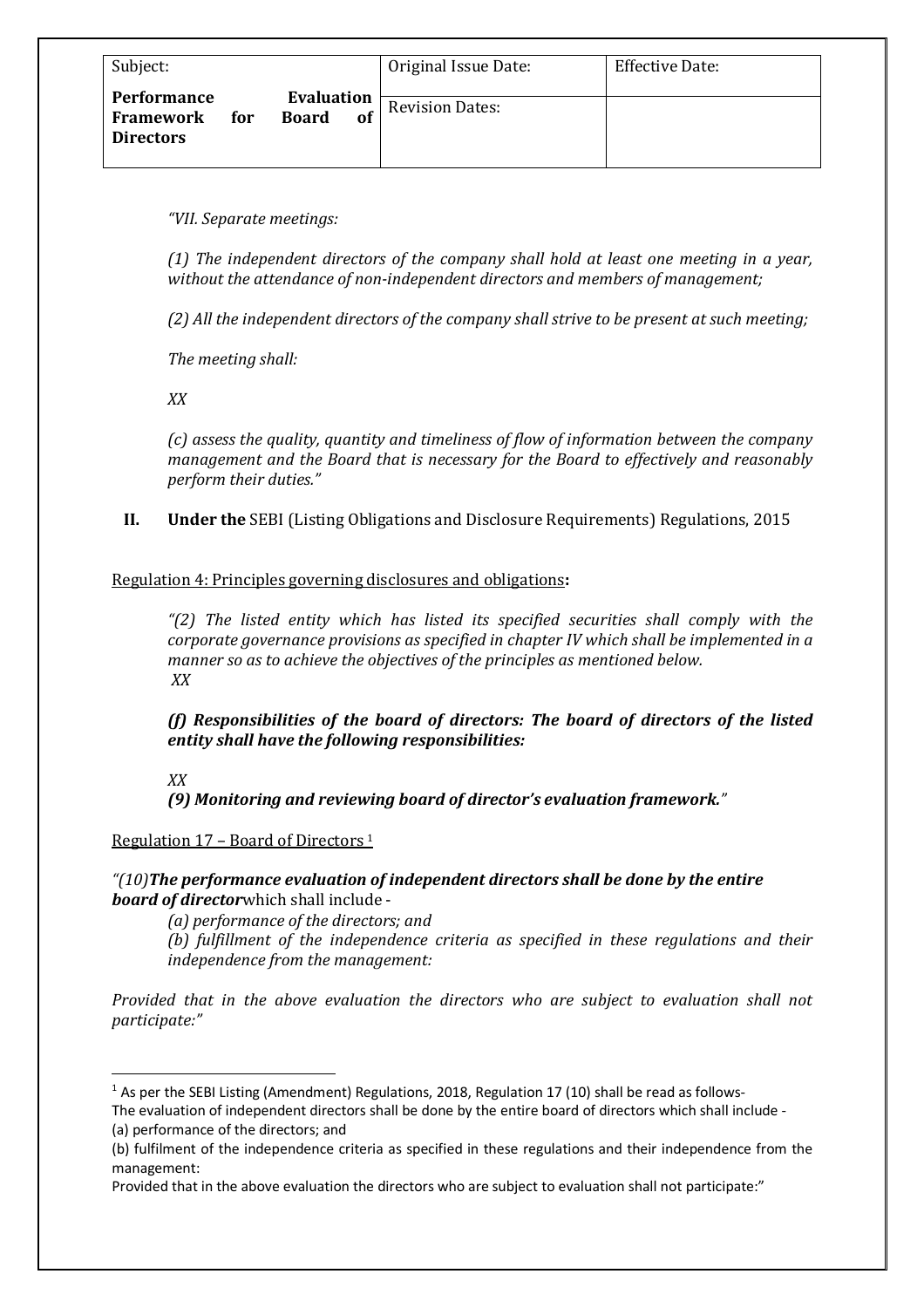| Subject:                                                                                 | Original Issue Date:         | Effective Date: |
|------------------------------------------------------------------------------------------|------------------------------|-----------------|
| Evaluation<br>Performance<br><b>Board</b><br><b>Framework</b><br>for<br><b>Directors</b> | <b>Revision Dates:</b><br>of |                 |

Regulation 19 read with Schedule II Part D Para A - Role Of Nomination And Remuneration Committee:

"Role of committee shall, inter-alia, include the following:

*XX*

(2) formulation of criteria for evaluation of performance of independent directors *and the board of directors;*

*XX*

(5) whether to extend or continue the term of appointment of the independent director, on *the basis of the report of performance evaluation of independent directors*"

#### Regulation  $25(4)$  – Obligation with respect to independent directors

"The independent directors in the meeting referred in sub-regulation (3) shall, inter-alia-

(a) review the performance of non-independent directors and the board of directors as a *whole;*

(b) review the performance of the chairperson of the listed entity, taking into account the views of executive directors and non-executive directors;

*(c) assess the quality, quantity and timeliness of flow of information between the management of the listed entity and the board of directors that is necessary for the board* of directors to effectively and reasonably perform their duties."

#### Schedule V- Annual Report

*"XX*

*C. Corporate Governance Report: The following disclosures shall be made in thesection on the corporate governance of the annual report.* 

*XX*

*(4) Nomination and Remuneration Committee:*

*(a) brief description of terms of reference;*

*(b)* composition, name of members and chairperson;

*(c) meeting and attendance during the year;*

*(d)* performance evaluation criteria for independent directors.

*XX"*

#### **4. Structure for Performance Evaluation**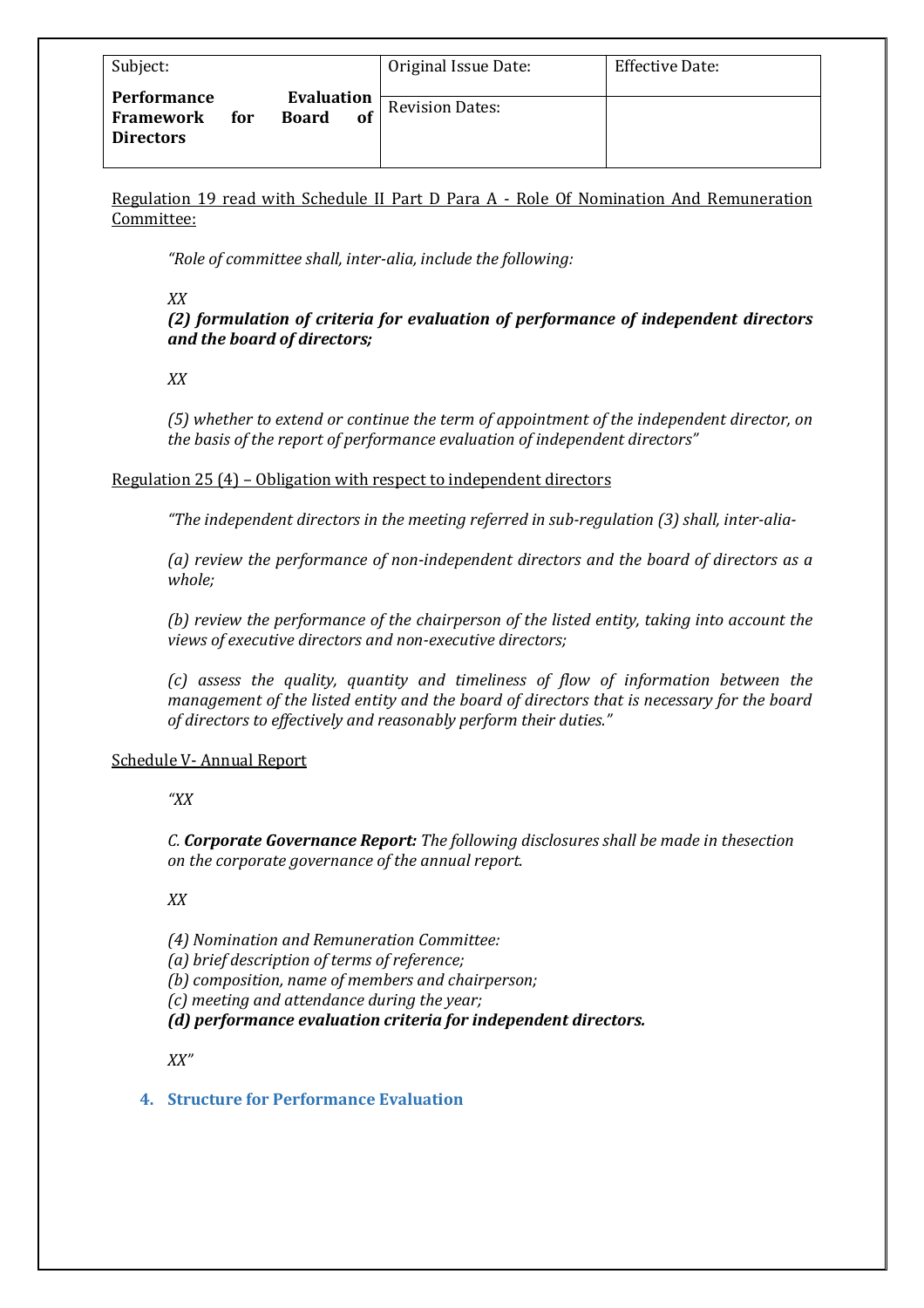| Subject:                                                                                | Original Issue Date:   | Effective Date: |
|-----------------------------------------------------------------------------------------|------------------------|-----------------|
| Evaluation<br>Performance<br><b>Board</b><br>Framework<br>for<br>of<br><b>Directors</b> | <b>Revision Dates:</b> |                 |

## **5. Criteria for performance evaluation**

# IDs to evaluate

•**Non-IDs;**

- •**Board**
- •**Chairperson**
- •**Quality, quantity and flow of information**

# Board to evaluate

- •**IDs**
- •**Board**
- •**Committees of the Board**
- •**Executive Directors**
- •**Non-Executive Directors**

The criteria / parameters for evaluating the performance of Board, IDs, Executive Directors and the quantity, quality, flow and timeliness of the information is approved by the NRC in its meeting dated  $[*]$ .

**1.**

#### a. Parameters for evaluating the performance of IDs are as follows:

| Sr. No | Criteria                                                               | <b>Score</b> |
|--------|------------------------------------------------------------------------|--------------|
|        | Diligently prepares for and participates in meetings of the Board and  |              |
|        | Committees on which he/ she is member, reads Agenda, effectively       |              |
|        | participates in discussions and contributes to decision making.        |              |
| 1.     |                                                                        |              |
|        | Demonstrates a willingness to devote time and effort to understand the |              |
| 2.     | Company and its business                                               |              |
|        | Contributions at Board / Committee meetings are of high quality and    |              |
|        | innovative and support the achievement of Company's performance goals. |              |
| 3.     |                                                                        |              |
|        | Performance and behaviour promotes mutual trust and respect within     |              |
| 4.     | the Board / Committee.                                                 |              |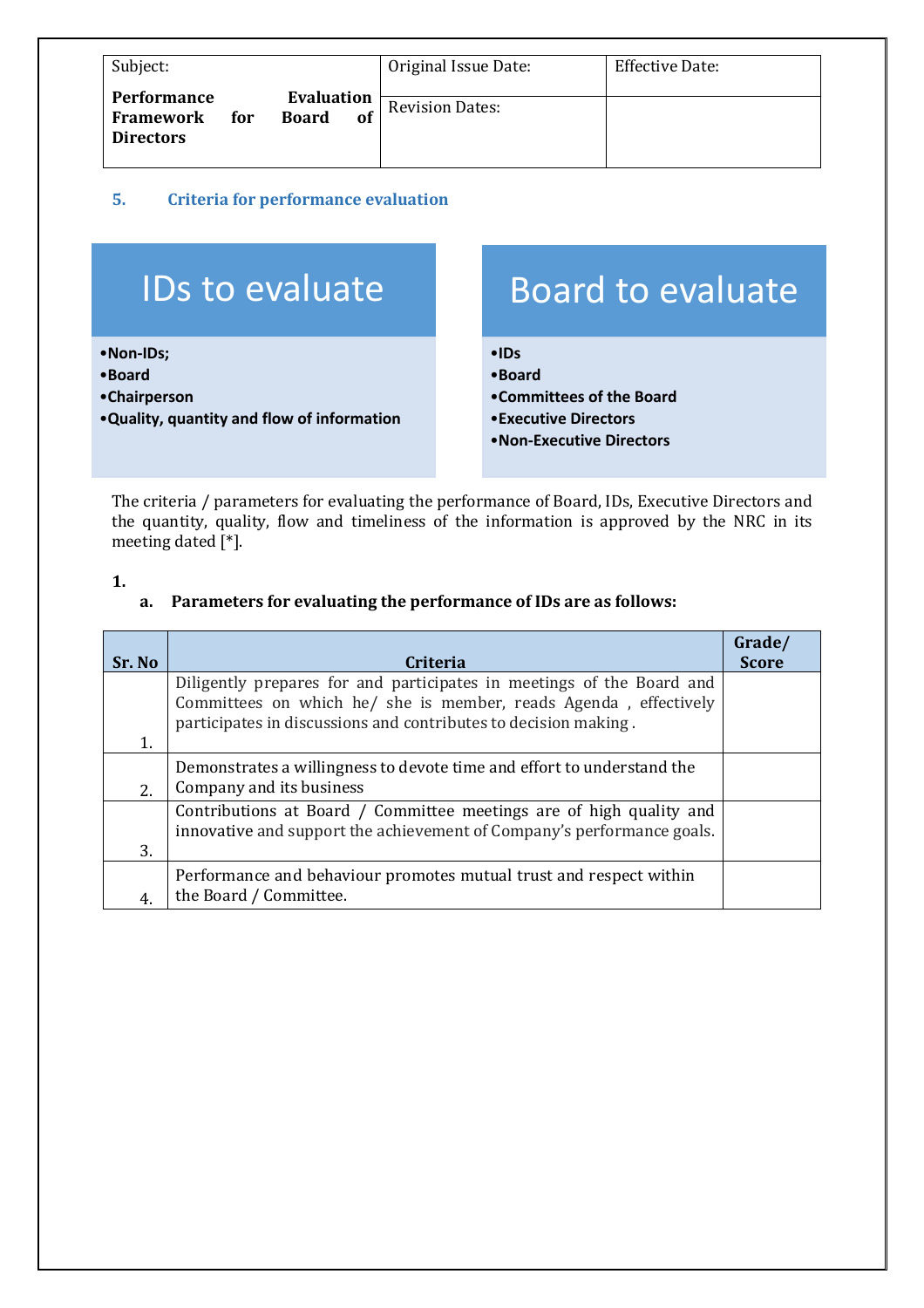| Subject:                                            |                                         | Original Issue Date:   | <b>Effective Date:</b> |
|-----------------------------------------------------|-----------------------------------------|------------------------|------------------------|
| Performance<br>Framework<br>for<br><b>Directors</b> | <b>Evaluation</b><br><b>Board</b><br>of | <b>Revision Dates:</b> |                        |

| 5.   | Effective and successful in managing relationships with fellow Board<br>members and senior management                                                                                                                              |  |
|------|------------------------------------------------------------------------------------------------------------------------------------------------------------------------------------------------------------------------------------|--|
| 6.   | Understands governance, regulatory, financial, fiduciary and ethical<br>requirements of the Board / Committee.                                                                                                                     |  |
| 7.   | Actively and successfully refreshes his/her knowledge and skills and<br>up to date with the latest developments in areas such as corporate<br>governance framework, financial reporting and the industry and<br>market conditions. |  |
| 8.   | Able to present his/her views convincingly yet diplomatically.                                                                                                                                                                     |  |
| 9.   | Listens and takes on Board the views of other members of Board.                                                                                                                                                                    |  |
| 10.  | Maintains high standard of ethics and integrity.                                                                                                                                                                                   |  |
| 11.  | Exercises independent judgement in decision making in the best<br>interests of the Company                                                                                                                                         |  |
| 12.1 | Effectively assists the Company in implementing best corporate<br>governance practice and then monitors the same.                                                                                                                  |  |
| 13.  | Helps in bringing independent judgment during board deliberations on<br>strategy, performance, risk management etc.                                                                                                                |  |
| 14.  | Keeps himself/ herself well informed about the Company and external<br>environment in which it operates.                                                                                                                           |  |
| 15.  | Acts within his authority and assists in protecting the legitimate<br>interest of the Company, Shareholder and employees.                                                                                                          |  |
| 16.  | Maintains high level of confidentiality.                                                                                                                                                                                           |  |
| 17.  | Adheres to the applicable code of conduct for independent directors                                                                                                                                                                |  |
| 18.  | Propose initiatives in terms of new ideas and planning for the<br>Company                                                                                                                                                          |  |

#### b. Evaluation of the fulfilment of the independence criteria as specified in these regulations and their independence from the management:<sup>2</sup>

The Board shall be evaluating the fulfilment of the independence criteria as laid under Regulation 16 (1) (b) of the Listing Regulations based on the declaration received from the independent directors.

<sup>&</sup>lt;sup>2</sup> To be evaluated from FY 2019 onwards.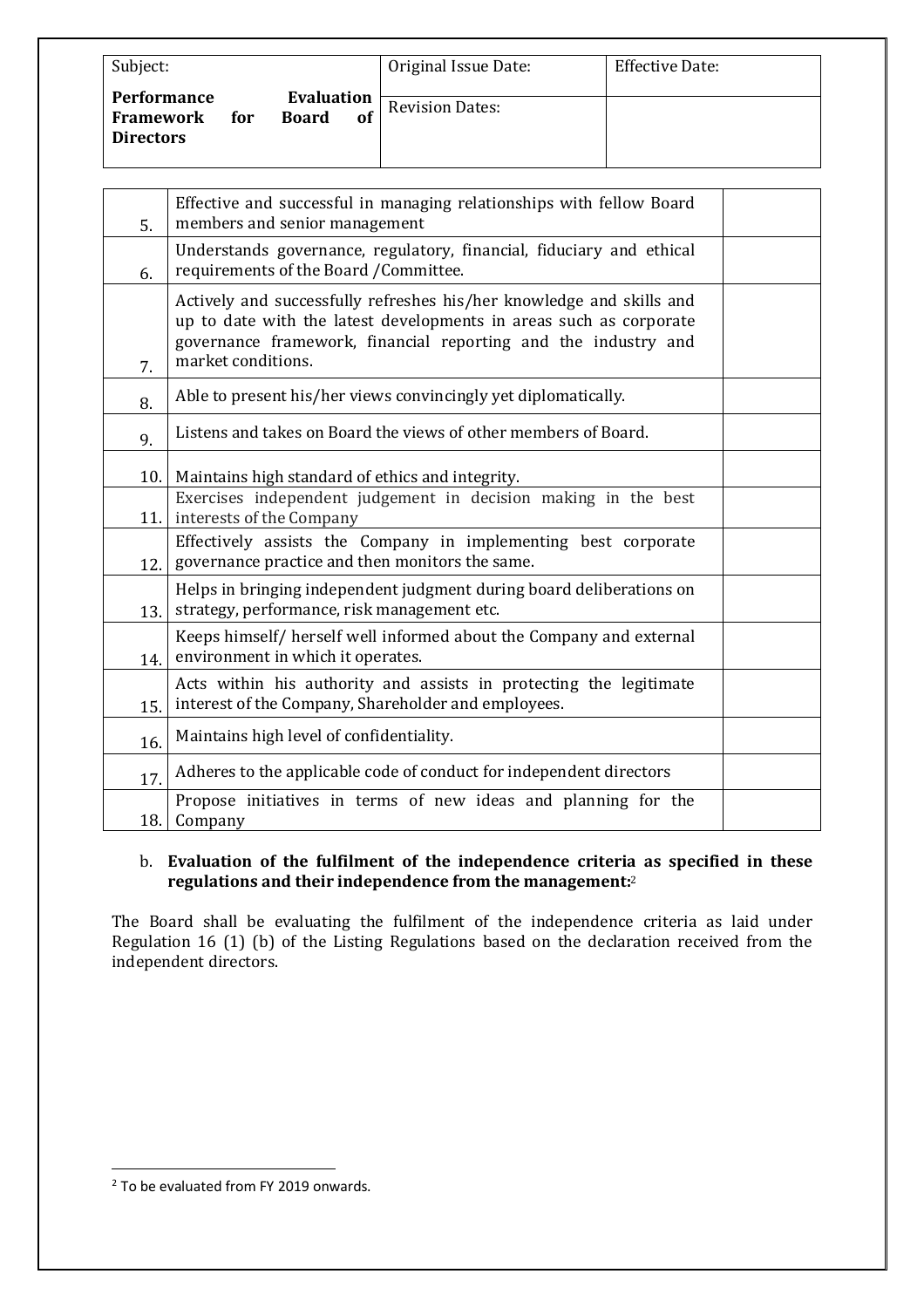| Subject:                                                   |                                         | Original Issue Date:   | <b>Effective Date:</b> |
|------------------------------------------------------------|-----------------------------------------|------------------------|------------------------|
| <b>Performance</b><br>Framework<br>for<br><b>Directors</b> | <b>Evaluation</b><br><b>Board</b><br>of | <b>Revision Dates:</b> |                        |

## **II.** Parameters for evaluating the performance of the Executive Directors are as **follows:**

| Sr.<br>No. | <b>Criteria</b>                                                                                                                                                                                                                                                                               | Grade /<br><b>Score</b> |
|------------|-----------------------------------------------------------------------------------------------------------------------------------------------------------------------------------------------------------------------------------------------------------------------------------------------|-------------------------|
| 1.         | vision in correctly anticipating business trends,<br>Shown<br>clear<br>opportunities, and priorities affecting the Company's prosperity and<br>operations and takes timely action to safeguard Company's interests.                                                                           |                         |
| 2.         | Diligently prepares for and participates in Board and Committee<br>Meetings. Is well informed on Agenda items related to his area of<br>work, answers questions well and provides additional information as<br>required, thus effectively contributing to discussions and sound<br>decisions. |                         |
| 3.         | Has ability to translate Company's strategy into feasible business or<br>operational plans and communicate his concepts, strategies, and goals<br>for the Company to the stakeholders.                                                                                                        |                         |
| 4.         | Facilitates team-building and cohesiveness among the Company's<br>employees to achieve the Company's goals.                                                                                                                                                                                   |                         |
| 5.         | Identifies problems and issues confronting the Company, analyzes and<br>finds solutions to them, Open to constructive suggestions and is<br>responsive to the need of timely decision making.                                                                                                 |                         |
| 6.         | Has been an initiator, sets high working standards and pursuing goals<br>with a high level of personal drive and energy.etc                                                                                                                                                                   |                         |
| 7.         | Possesses good understanding of Company's financial position, current<br>strategy, risk management and key business operations                                                                                                                                                                |                         |
| 8.         | Exercises good judgement in managing the financial affairs of the<br>organization, effectively monitors and evaluates financial planning and<br>administrative operations.                                                                                                                    |                         |
| 9.         | Ensures that company's operations complied with the requirements<br>from all pertinent laws and regulations                                                                                                                                                                                   |                         |
| 10.        | Builds strong working relationships with Board Members and works<br>closely and cooperatively with the Board in developing the short,<br>medium, and long term strategic plans for the Company.                                                                                               |                         |
| 11.        | Demonstrates a sound knowledge of Board Governance procedures and<br>consistently follows them.                                                                                                                                                                                               |                         |
| 12.        | Presents information to the Board on items requiring Board opinions<br>and decisions in a professional manner, with recommendations based<br>on thorough study and sound principles                                                                                                           |                         |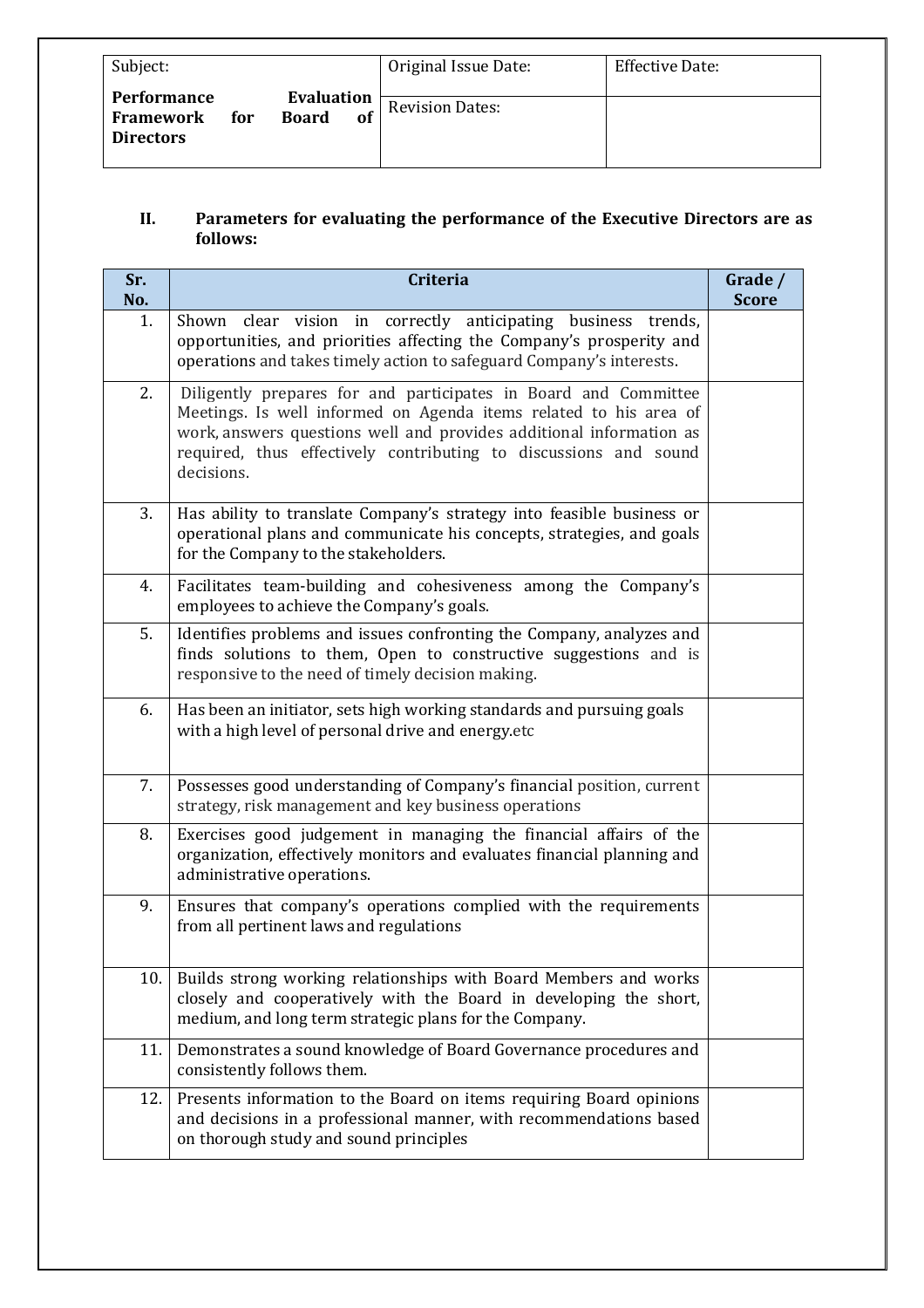| Subject:                                                   |                                         | Original Issue Date:   | <b>Effective Date:</b> |
|------------------------------------------------------------|-----------------------------------------|------------------------|------------------------|
| <b>Performance</b><br>Framework<br>for<br><b>Directors</b> | Evaluation<br><b>Board</b><br><b>of</b> | <b>Revision Dates:</b> |                        |

| Sr.<br>No. | <b>Criteria</b>                                                                                                                                                                                                             | Grade /<br><b>Score</b> |  |  |
|------------|-----------------------------------------------------------------------------------------------------------------------------------------------------------------------------------------------------------------------------|-------------------------|--|--|
| 13.        | Is available to individual board members, whenever necessary, as well<br>as supports the Board in its governance duties by providing necessary<br>resources and other facilities                                            |                         |  |  |
| 14.        | Communicates effectively with all stakeholders and ensures that the<br>Company maintains a positive image in pursuing community relations<br>and business development for the Company'                                      |                         |  |  |
| 15.        | Has effectively reviewed the Company's succession plan for Senior<br>Management Personnel, and, if appropriate make necessary changes by<br>taking into account conditions that are external or internal to the<br>Company. |                         |  |  |
| 16.        | Has put in place the processes and programs required to create<br>pipeline of future leadership                                                                                                                             |                         |  |  |
| 17.        | Has demonstrated a thorough knowledge and understanding about the<br>key aspects of the Company's business, management and operations                                                                                       |                         |  |  |
| 18.        | Has attained an image that reflects positively on the Company, as well<br>as demonstrated a personality, outlook and attitude that wins trust and<br>support from all stakeholders.                                         |                         |  |  |
| 19.        | Has exercised good judgement in dealing with sensitive issues between<br>people and between groups                                                                                                                          |                         |  |  |
| 20.        | Has maintained a high standards of ethics and integrity, as well as a<br>healthy balance of time management and priorities in both work<br>related and personal matters                                                     |                         |  |  |

# **III.** Parameters for evaluating the performance of the Non-Executive Directors are **as follows:**

| Sr. No. | <b>Criteria</b>                                                                                                                                                                                              | Grade /<br><b>Score</b> |  |  |
|---------|--------------------------------------------------------------------------------------------------------------------------------------------------------------------------------------------------------------|-------------------------|--|--|
| 1.      | Diligently prepares for and participates in meetings of the Board and<br>Committees on which he/ she is member, reads Agenda, effectively<br>participates in discussions and contributes to decision making. |                         |  |  |
| 2.      | Demonstrates a willingness to devote time and efforts to understand<br>the Company and its business                                                                                                          |                         |  |  |
| 3.      | Maintains objectivity in evaluating Company's Performance in various<br>key areas of operation, expressing views frankly and suggestion for<br>improvements                                                  |                         |  |  |
| 4.      | Contributions at Board / Committee meetings are of high quality and<br>innovative and adds value to decision making process by the Board.                                                                    |                         |  |  |
| 5.      | Proactively contributes in to development of strategy and to risk<br>management of the Company.                                                                                                              |                         |  |  |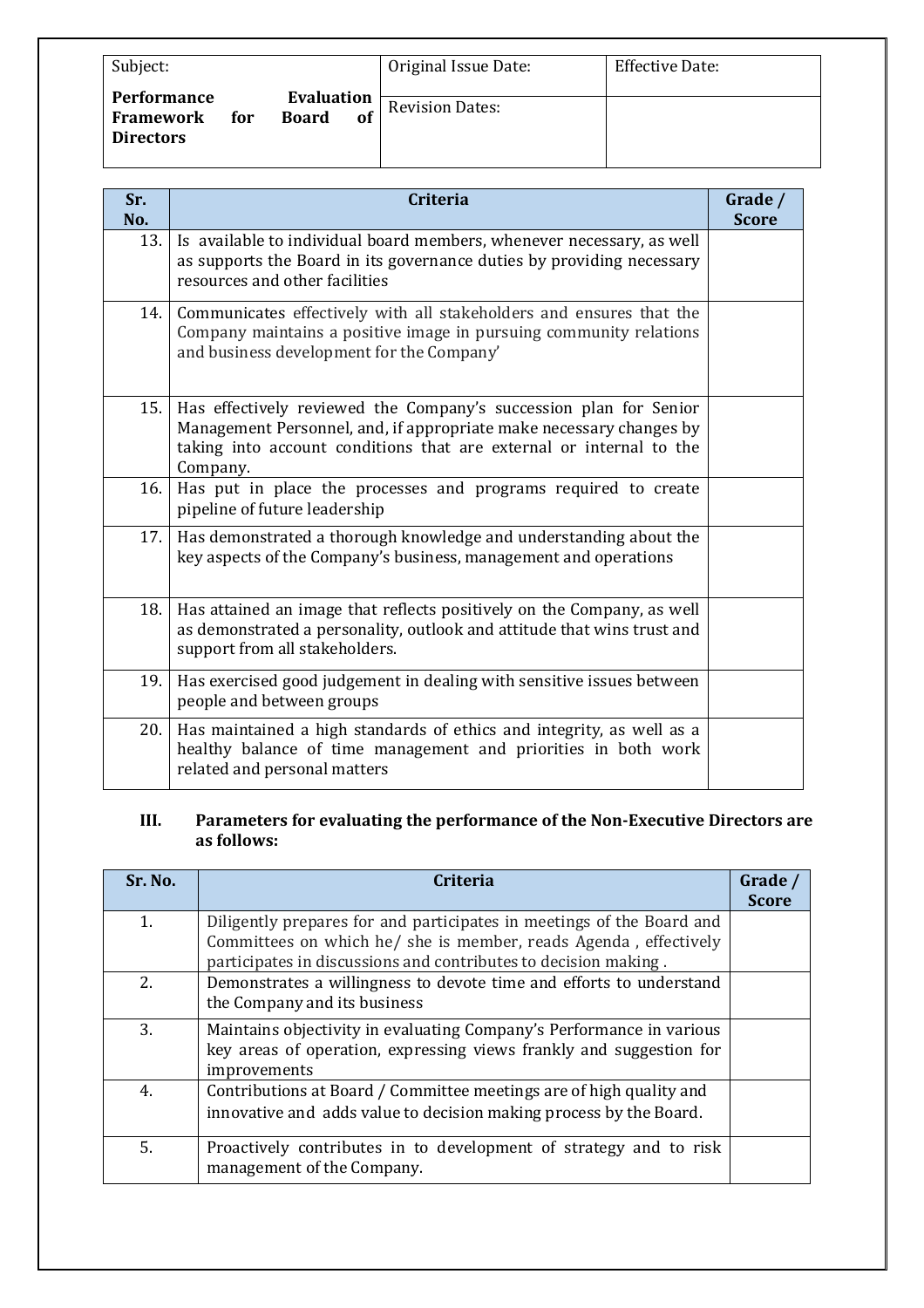| Subject:                                                                                 | Original Issue Date:         | <b>Effective Date:</b> |
|------------------------------------------------------------------------------------------|------------------------------|------------------------|
| <b>Evaluation</b><br>Performance<br><b>Board</b><br>Framework<br>for<br><b>Directors</b> | <b>Revision Dates:</b><br>of |                        |

| Sr. No. | Criteria                                                                                                                                                                                                                       | Grade /      |  |
|---------|--------------------------------------------------------------------------------------------------------------------------------------------------------------------------------------------------------------------------------|--------------|--|
|         |                                                                                                                                                                                                                                | <b>Score</b> |  |
| 6.      | Performance and behaviour promotes mutual trust and respect within<br>the Board / Committee                                                                                                                                    |              |  |
| 7.      | Effective and successful in managing relationships with fellow Board<br>members and senior management                                                                                                                          |              |  |
| 8.      | Understands governance, regulatory, financial, fiduciary and ethical<br>requirements of the Board / Committee.                                                                                                                 |              |  |
| 9.      | Actively and successfully refreshes his knowledge and skills and up to<br>date with the latest developments in areas such as corporate<br>governance framework, financial reporting and the industry and<br>market conditions. |              |  |
| 10.     | Able to present his views convincingly yet diplomatically.                                                                                                                                                                     |              |  |
| 11.     | Listens and takes on Board the views of other members of Board.                                                                                                                                                                |              |  |
| 12.     | Has maintained high standard of ethics and integrity.                                                                                                                                                                          |              |  |
| 13.     | Expresses concerns about Company operations and management,<br>when such concerns come to light, ensures they are noted, and<br>monitors their redressal by senior management.                                                 |              |  |

# **IV.** Parameters for evaluating the performance of the Board are as follows:

| Sr. No.        | <b>Criteria</b>                                                                                                                                                                                                                 | Grade /<br><b>Score</b> |  |  |
|----------------|---------------------------------------------------------------------------------------------------------------------------------------------------------------------------------------------------------------------------------|-------------------------|--|--|
|                | Part A<br><b>Board Composition</b>                                                                                                                                                                                              |                         |  |  |
| 1.             | Appropriateness of qualification of Board members in respect of the<br>expertise that they bring to the Board.                                                                                                                  |                         |  |  |
| 2.             | Appropriateness of size of the Board commensurate with the size of<br>the Company and its operations. and mix of Executive and Non-<br>executive Directors therein                                                              |                         |  |  |
| 3.             | Appropriateness of professional and inter-personal skills possessed<br>by Board Members, ability to support management in implementing<br>corporate strategy and manage conflict and crisis in the Company's<br>best interests. |                         |  |  |
| 4 <sub>1</sub> | Extent of diversity in the knowledge and related industry expertise of<br>the Board members and satisfactory disposal of knowledge.                                                                                             |                         |  |  |
| 5.             | Opportunities provided for orientation and continued training of<br>Board Members to improve knowledge of the Company, it's industry<br>external environment, besides their own roles<br>and<br>and                             |                         |  |  |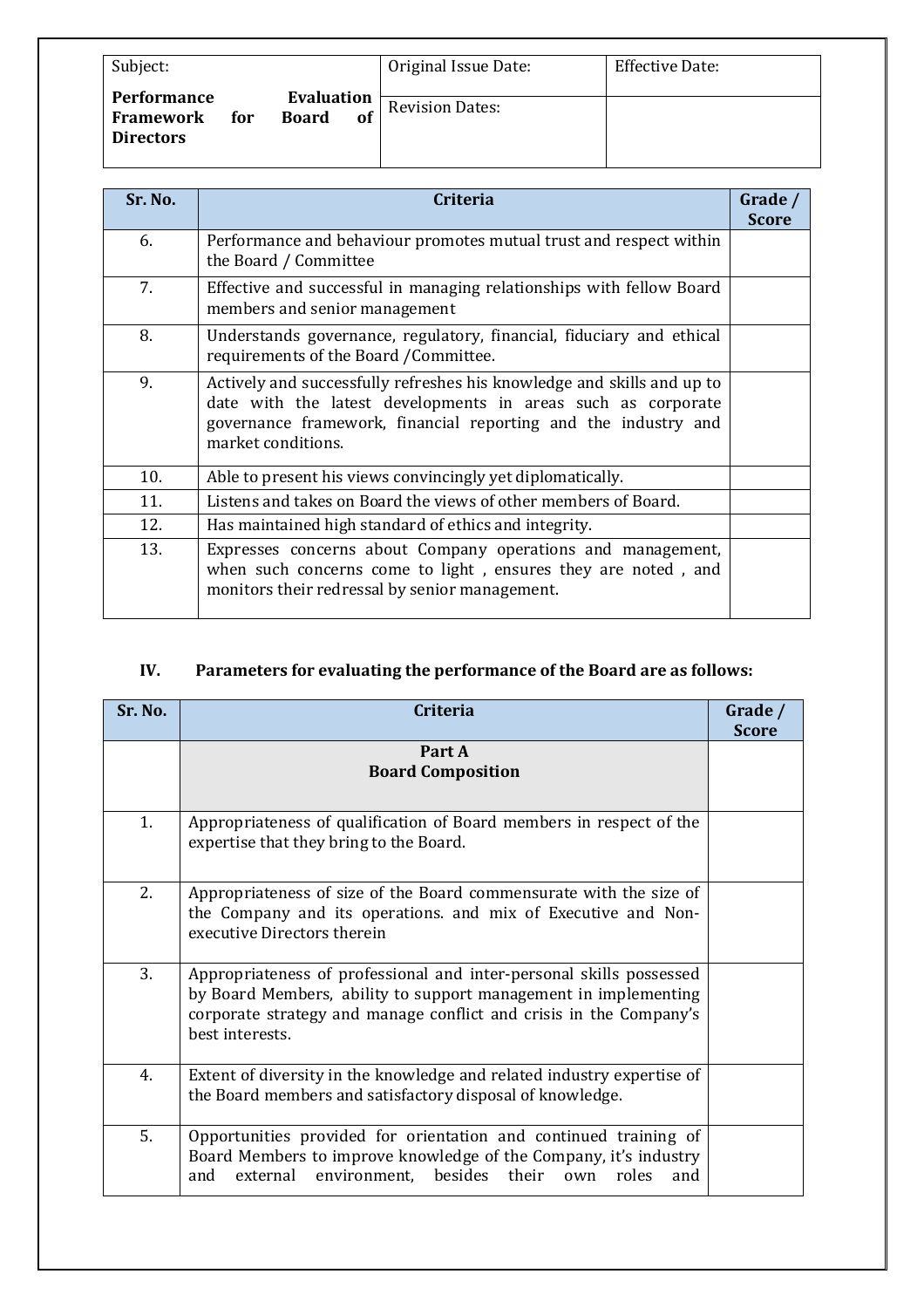| Subject:                                                   |                                  | Original Issue Date:   | <b>Effective Date:</b> |
|------------------------------------------------------------|----------------------------------|------------------------|------------------------|
| Performance<br><b>Framework</b><br>for<br><b>Directors</b> | Evaluation<br><b>Board</b><br>of | <b>Revision Dates:</b> |                        |

| Sr. No. | Criteria                                                                                                                                                                                                                                                 | Grade /<br><b>Score</b> |  |  |
|---------|----------------------------------------------------------------------------------------------------------------------------------------------------------------------------------------------------------------------------------------------------------|-------------------------|--|--|
|         | responsibilities and frequency and the suitability of content of such<br>programmes to achieve these objectives.                                                                                                                                         |                         |  |  |
| 6.      | Extent of participation of Board members in such familiarization<br>programmes.                                                                                                                                                                          |                         |  |  |
| 7.      | Degree of clarity on the part of the Board members on what is<br>expected of them and what are their roles and responsibilities.                                                                                                                         |                         |  |  |
| 8.      | Extent to which board members use their skill, knowledge and<br>experience to support CEO and Senior Management in fulfilment of<br>the Company's Mission Statement and Vision and to improve<br>performance and brand image.                            |                         |  |  |
| 9.      | Extent of parity between the Board size and size of the Company and<br>area of its operation.                                                                                                                                                            |                         |  |  |
|         | Part B<br><b>Meetings of Board and participation of Board members</b>                                                                                                                                                                                    |                         |  |  |
| 10.     | Frequency of conducting Board meeting during the year so as to<br>effectively carry out its duties.                                                                                                                                                      |                         |  |  |
| 11.     | Amount of the time devoted to Board deliberations and participation<br>level in Board functioning by the Board members.                                                                                                                                  |                         |  |  |
| 12.     | Practice of regularly updating and reviewing the schedule of its items<br>to be dealt with by the Board.                                                                                                                                                 |                         |  |  |
| 13.     | Timeliness in sending meeting agenda and supporting materials for<br>adequate advance review.                                                                                                                                                            |                         |  |  |
| 14.     | Extent of satisfactory inputs provided in preparing the agenda for the<br>Board meeting by the Board members, the committee members, the<br>management, the internal auditors and the statutory auditor.                                                 |                         |  |  |
| 15.     | Percentage of Board Meetings with full attendance                                                                                                                                                                                                        |                         |  |  |
| 16.     | Extent of encouragement provided for open participation and<br>discussion so that each member of the Board gets adequate<br>opportunity to put up his views before the Board and have his views<br>taken into account before a conclusion is arrived at. |                         |  |  |
| 17.     | Ability of Board Meetings to enhance effectiveness of the Board.                                                                                                                                                                                         |                         |  |  |
| 18.     | Practice of keeping the Board meeting minutes precise, complete,<br>clear and accurate.                                                                                                                                                                  |                         |  |  |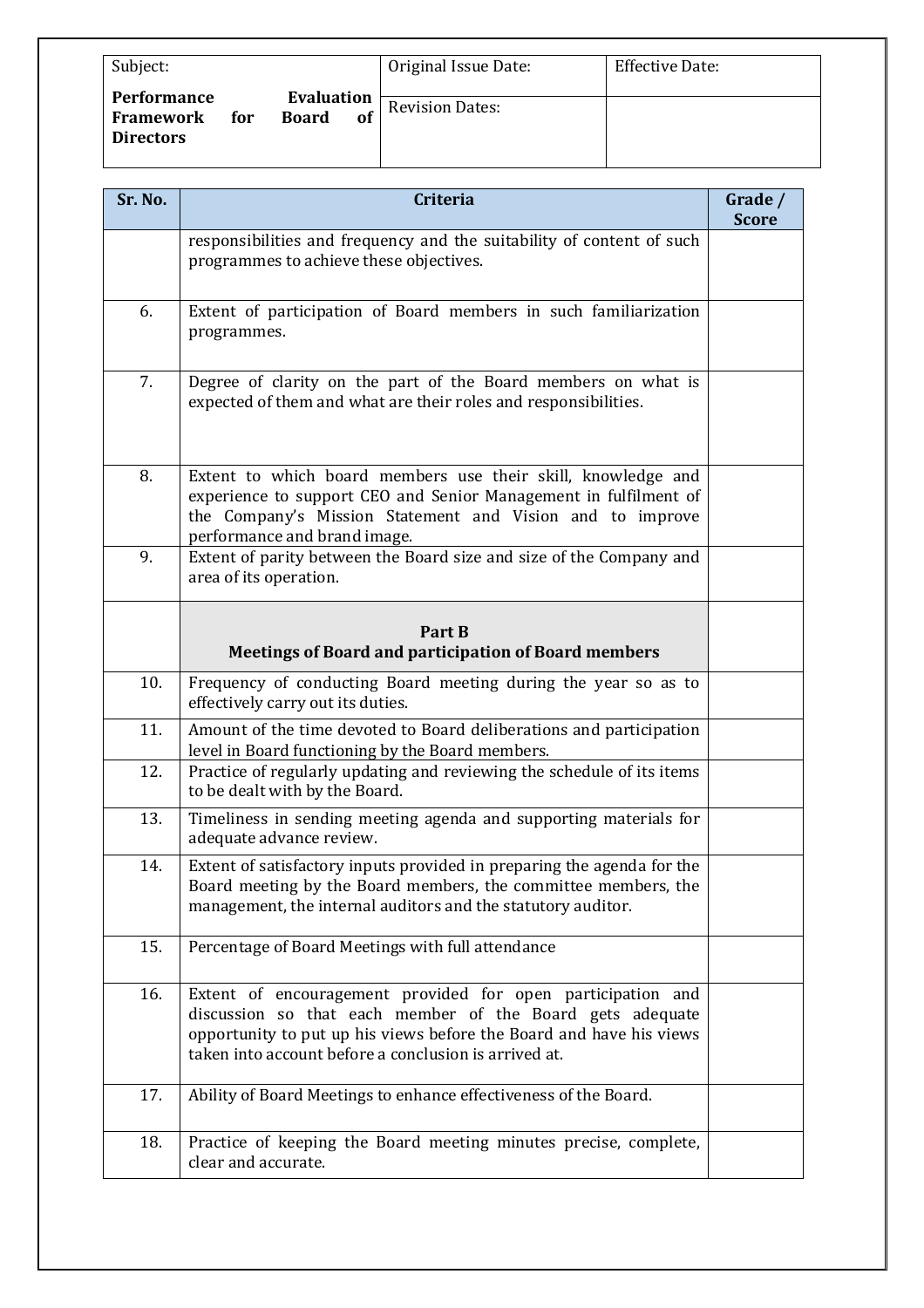| Subject:                                                                          |                         | Original Issue Date:   | <b>Effective Date:</b> |
|-----------------------------------------------------------------------------------|-------------------------|------------------------|------------------------|
| <b>Performance</b><br><b>Board</b><br><b>Framework</b><br>for<br><b>Directors</b> | <b>Evaluation</b><br>of | <b>Revision Dates:</b> |                        |

| Sr. No. | <b>Criteria</b>                                                                                                                                                                | Grade /<br><b>Score</b> |
|---------|--------------------------------------------------------------------------------------------------------------------------------------------------------------------------------|-------------------------|
| 19.     | Instances of proper and timely circulation of Board meeting minutes.                                                                                                           |                         |
| 20.     | Degree of follow up on implementing post Board meeting actions.                                                                                                                |                         |
| 21.     | Frequency and Effectiveness of monitoring of ATR of Board Minutes.                                                                                                             |                         |
|         | Part C<br><b>Functions of the Board</b>                                                                                                                                        |                         |
| 22.     | Practice of fair and equitable manner of distribution of committee<br>assignment among Board members.                                                                          |                         |
| 23.     | Effectiveness of the Board Committee structure and their functioning.                                                                                                          |                         |
| 24.     | Appropriateness in creating adequate number of committees for<br>effective delegation of functions by the Board.                                                               |                         |
| 25.     | Instances of excessive delegation of powers of the Board to the<br>Committees such that the balance of distribution between Board<br>powers and Committee powers is distorted. |                         |
| 26.     | .Effectiveness of action taken by the Board on Committees<br>recommendations.                                                                                                  |                         |
| 27.     | Extent of supervision by the Board on each committee such that the<br>same is regular and effective.                                                                           |                         |
| 28.     | Appropriateness of succession plan in the place for senior<br>management.                                                                                                      |                         |
| 29.     | Instances of having proper information systems in place, such that the<br>Board gets timely and reliable information to be discussed at Board<br>meetings.                     |                         |
| 30.     | Effectiveness of information flow from Management to Board on<br>matters affecting the Company.                                                                                |                         |
| 31.     | Effectiveness of ATR monitoring systems to review follow up on<br>Board's decision.                                                                                            |                         |
| 32.     | Effectiveness of Board in identifying strategic and other risks<br>applicable to the Company and providing timely directions to manage<br>the same.                            |                         |
| 33.     | Effectiveness of Board in giving timely approval.                                                                                                                              |                         |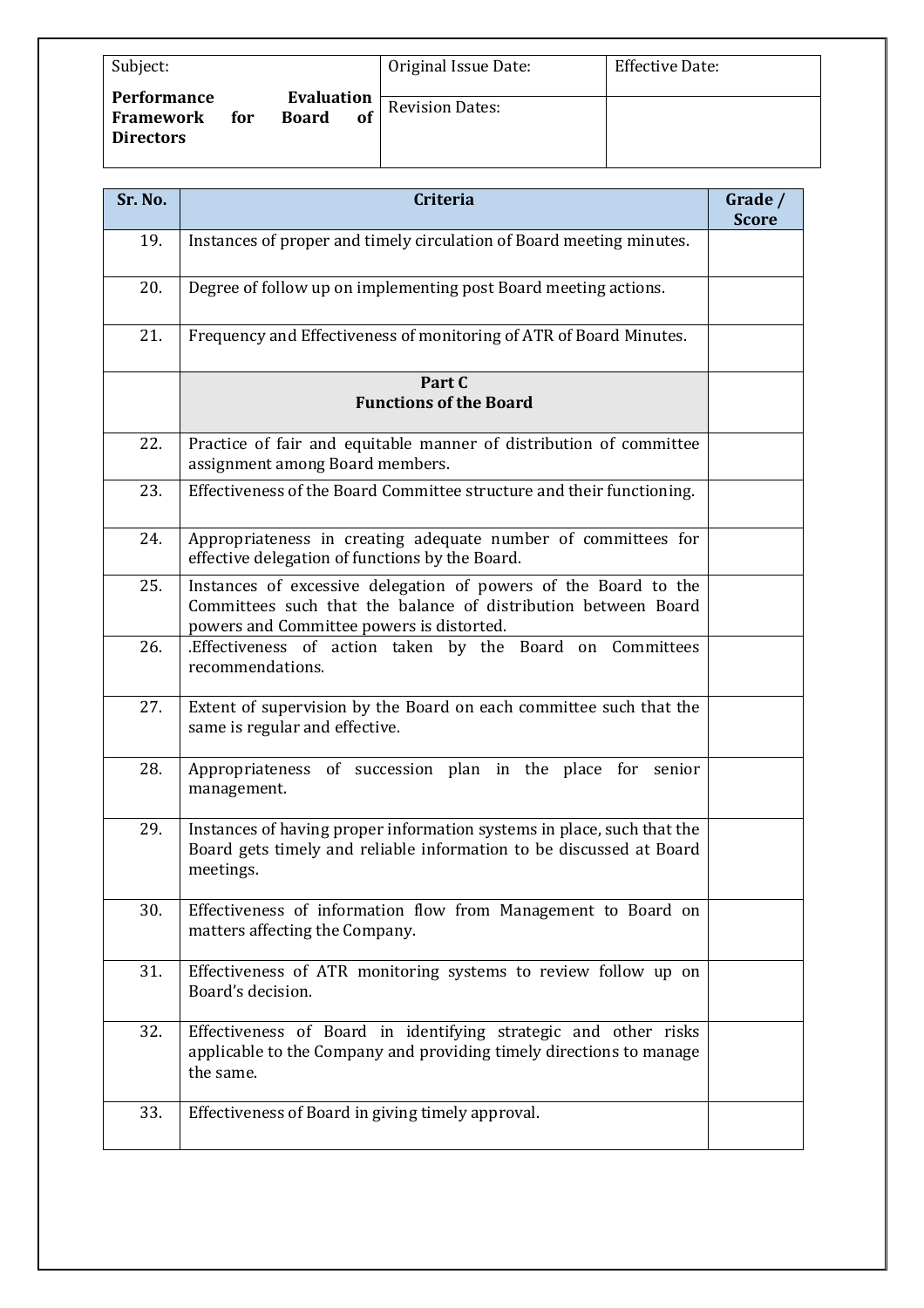| Subject:                                                          |                                  | Original Issue Date:   | Effective Date: |
|-------------------------------------------------------------------|----------------------------------|------------------------|-----------------|
| <b>Performance</b><br><b>Framework</b><br>for<br><b>Directors</b> | Evaluation<br><b>Board</b><br>of | <b>Revision Dates:</b> |                 |

| Sr. No. | <b>Criteria</b>                                                                                                                                                                                 | Grade /<br><b>Score</b> |  |
|---------|-------------------------------------------------------------------------------------------------------------------------------------------------------------------------------------------------|-------------------------|--|
| 34.     | Instances of practice of defining documenting the roles and<br>responsibilities of each level/ hierarchy of the Board/ Management.                                                              |                         |  |
| 35.     | Instances of providing sufficient option and facilities to the Board for<br>seeking independent legal advice, accounting or financial consultancy<br>whenever needed.                           |                         |  |
| 36.     | Extent of adequate processes in place to identify, assess and manage<br>risks.                                                                                                                  |                         |  |
| 37.     | Practice of the Board to regularly review the risk scenarios in light of<br>the dynamic internal and external environment.                                                                      |                         |  |
| 38.     | Review of risk scenario and its consideration in decision making.                                                                                                                               |                         |  |
| 39.     | Practice of informing the Board members about the risk areas not<br>covered under the D&O liability insurance.                                                                                  |                         |  |
| 40.     | Adequacy in benchmarking for comparing the performance of the<br>company with that of its competitors.                                                                                          |                         |  |
| 41.     | Degree of collective responsibility taken by the Board for the<br>performance of the Company.                                                                                                   |                         |  |
| 42.     | Compliance of various laws applicable to the Company and periodic<br>intimation to the Board.                                                                                                   |                         |  |
| 43.     | Appropriateness of systems to keep the Board aware of all the<br>communications received from governmental or<br>regulatory<br>authorities related to regulatory violations or non-compliances. |                         |  |
| 44.     | Appropriateness of systems to address cases of violation of code of<br>conduct.                                                                                                                 |                         |  |
| 45.     | Effectiveness of whistle blower mechanism of the Company.                                                                                                                                       |                         |  |
| 46.     | Adequacy of safeguards framed to protect whistle-blowers.                                                                                                                                       |                         |  |
| 47.     | Instances of the Board reviewing significant accounting policies of the<br>Company at regular intervals.                                                                                        |                         |  |
| 48.     | Practice of inviting the views of statutory auditors, internal auditors<br>and the management on the sufficiency of accounting staff.                                                           |                         |  |
| 49.     | Effectiveness of Board in their interaction with management to<br>address significant issues raised by Auditors and to put in place<br>robust systems for financial control and management.     |                         |  |
| 50.     | Effectiveness of the Board in considering audit reports (internal and<br>external) and responses of the management to the same.                                                                 |                         |  |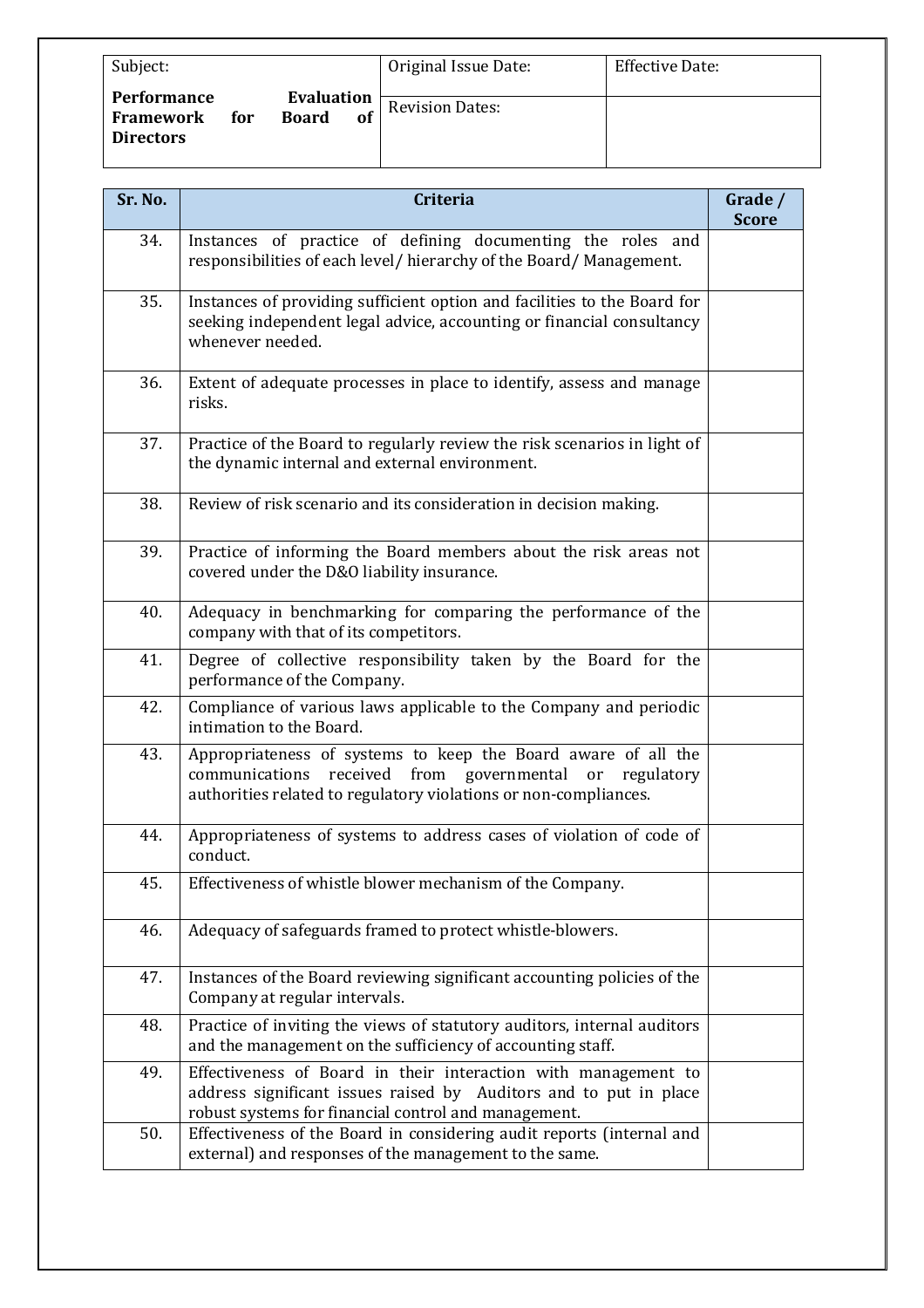| Subject:                                                                                       | Original Issue Date:   | <b>Effective Date:</b> |
|------------------------------------------------------------------------------------------------|------------------------|------------------------|
| <b>Evaluation</b><br>Performance<br><b>Board</b><br>of<br>Framework<br>for<br><b>Directors</b> | <b>Revision Dates:</b> |                        |

| Sr. No. | <b>Criteria</b>                                                                            | Grade /<br>Score |
|---------|--------------------------------------------------------------------------------------------|------------------|
| 51.     | Effectiveness of the Board in monitoring key financial and<br>performance indicators.      |                  |
| 52.     | Review of Company's performance in carrying out the stated mission<br>on a periodic basis. |                  |

# **V.** Parameters for evaluation of the performance of the Committees of the Board are as follows:

| Sr. No. | Criteria                                                          | Grade /<br><b>Score</b> |  |  |
|---------|-------------------------------------------------------------------|-------------------------|--|--|
| 1.      | The Committees of the Board are appropriately constituted         |                         |  |  |
| 2.      | The terms of reference for the committees are appropriate with    |                         |  |  |
|         | clearly defined roles and responsibilities.                       |                         |  |  |
| 3.      | The composition of the committee is in compliance with the legal  |                         |  |  |
|         | requirement.                                                      |                         |  |  |
| 4.      | Committee gives effective suggestion and recommendation.          |                         |  |  |
| 5.      | Committee meetings are conducted in a manner that encourages open |                         |  |  |
|         | communication and meaningful participation of its members         |                         |  |  |
| 6.      | Committee meetings have been organized properly and appropriate   |                         |  |  |
|         | procedures were followed in this regard?                          |                         |  |  |
| 7.      | The frequency of the Committee meetings is adequate.              |                         |  |  |
| 8.      | Committee periodically reports to the Board its suggestions and   |                         |  |  |
|         | recommendations and reviews follow up action by<br>Senior         |                         |  |  |
|         | Management.                                                       |                         |  |  |

VI. Parameters for assessing the quantity, quality and timeliness of the flow of information and timeliness between the management and the Board are as **follows:**

| Sr. No. | Criteria                                                                                                              | Grade / Score |
|---------|-----------------------------------------------------------------------------------------------------------------------|---------------|
| 1.      | Timeliness in circulating the agenda to the meeting in order to<br>assist the directors to effectively take decisions |               |
| 2.      | Timely furnishing of any additional document requested by the<br>director.                                            |               |
| 3.      | Efficacy of matters placed before the Board in keeping the<br>members informed about the Company as a whole           |               |
| 4.      | Timely submission of ATR by the Management to the Board to<br>take an appropriate decision.                           |               |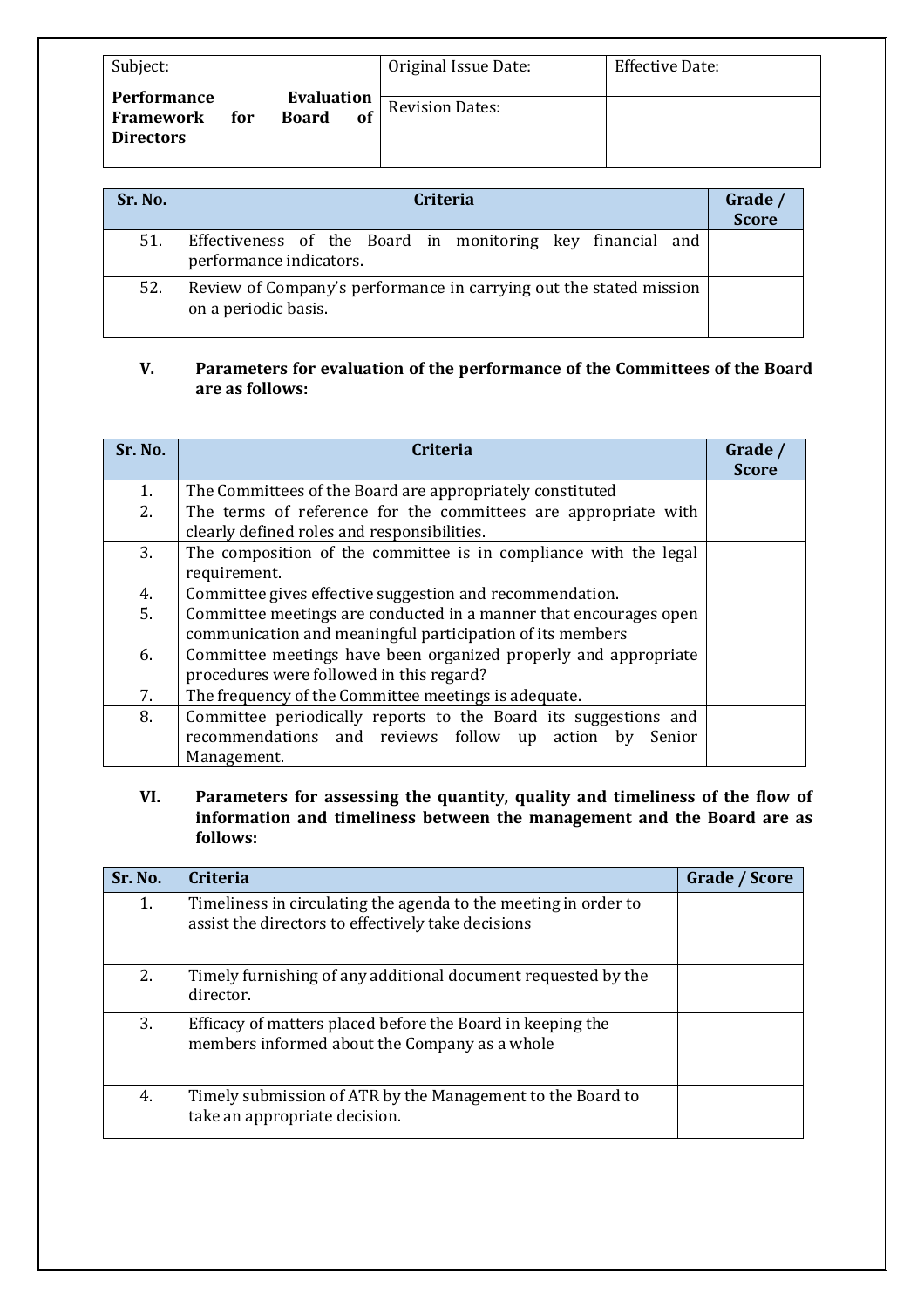| Subject:                                                   |                                         | Original Issue Date:   | Effective Date: |
|------------------------------------------------------------|-----------------------------------------|------------------------|-----------------|
| <b>Performance</b><br>Framework<br>for<br><b>Directors</b> | <b>Evaluation</b><br><b>Board</b><br>of | <b>Revision Dates:</b> |                 |

| Sr. No. | <b>Criteria</b>                                                                                                                                    | Grade / Score |
|---------|----------------------------------------------------------------------------------------------------------------------------------------------------|---------------|
| 5.      | Timely submission of urgent proposals approved by Chairman in<br>between two Board meetings to the members seeking their<br>ratifications.         |               |
| 6.      | timely flow of information from the Management to the Board in<br>order to enable the Board to exercise diligence and take an<br>informed decision |               |
| 7.      | Practice of placing matters which are not statutorily required for<br>the information of the Board.                                                |               |
| 8.      | Timeliness in conducting Board Meetings to keep the Directors<br>informed about the activities in the Company in a continued                       |               |
| 9.      | Extent of reporting by Committee for the powers delegated by<br>Board                                                                              |               |
| 10.     | correct drafting of information shared with the Board so as to<br>enable the Board to take an informed and reasoned decision                       |               |
| 11.     | Instances of adequate and timely furnishing of any additional<br>document requested by the director.                                               |               |

# **VII.** Parameters for evaluating the performance of the Chairman are as follows:

| Sl. No. | <b>Criteria</b>                                                                                                                                                                  | Grade / Score |
|---------|----------------------------------------------------------------------------------------------------------------------------------------------------------------------------------|---------------|
| 1.      | Ability to effectively manage Board Meetings ensuring all views<br>are brought on table and clear decisions are reached and acted<br>upon.                                       |               |
| 2.      | Effectively implements the corporate governance.                                                                                                                                 |               |
| 3.      | Ability of Chair to deal with conflicting views from Board<br>Members and resolve the same presenting a consensus solution<br>acceptable to all                                  |               |
| 4.      | Effectiveness of communication with Board Members, to answer<br>queries and willingness to be challenged on his views on issues<br>affecting the Company's image and performance |               |
| 5.      | Effectiveness of Chairman's communication with all stakeholders<br>in communicating Company's strategy for improving long term<br>performance                                    |               |
| 6.      | Extent of Chairman's understanding of the business, the<br>environment in which it operates, the Company culture, its<br>people and processes                                    |               |
| 7.      | Ensures proper compliance, integrity and conduct of the meeting<br>in case of video conferencing facility granted at Board or<br>Committee Meetings.                             |               |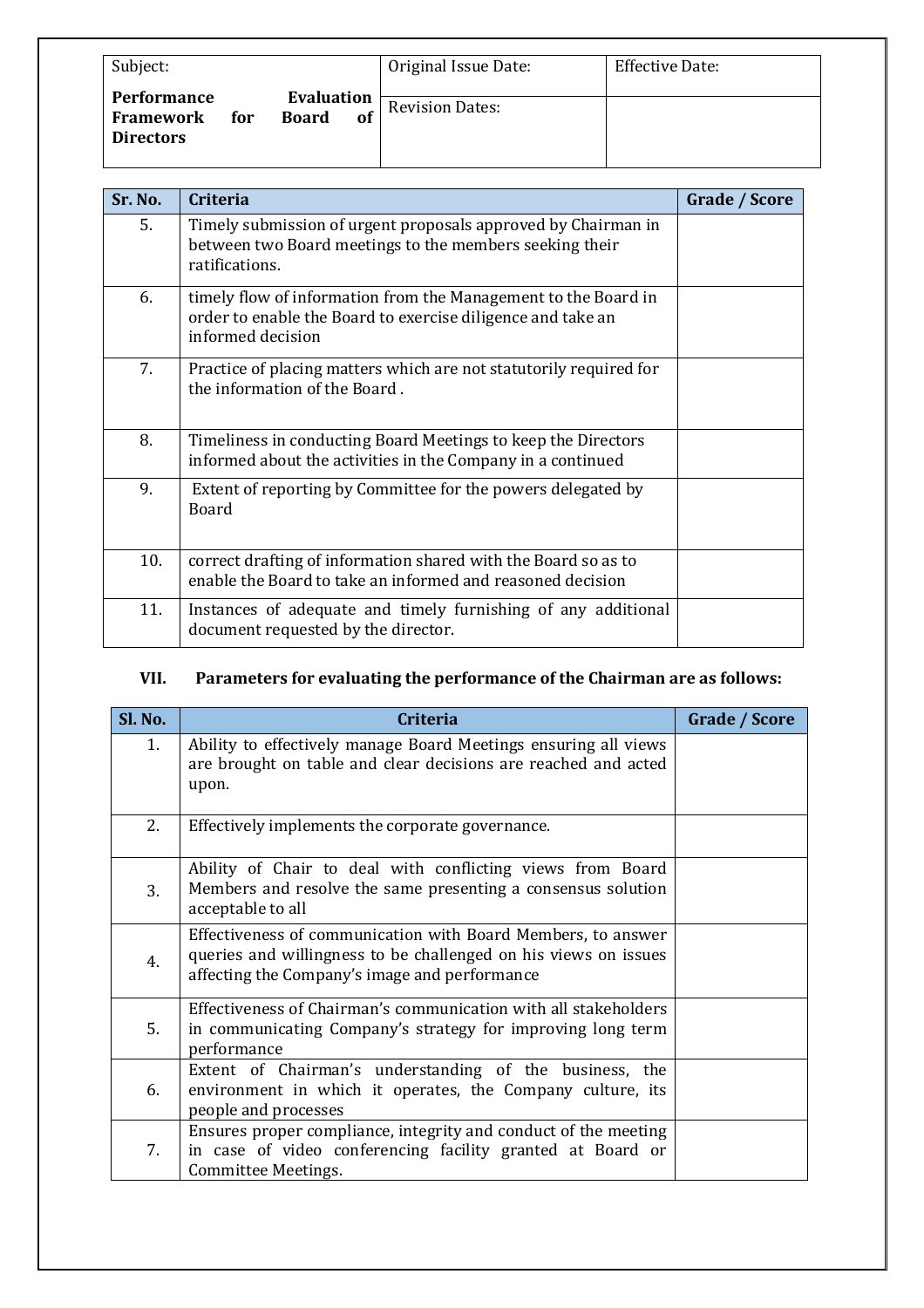| Subject:                                                                          |                                | Original Issue Date:   | Effective Date: |
|-----------------------------------------------------------------------------------|--------------------------------|------------------------|-----------------|
| <b>Performance</b><br><b>Board</b><br><b>Framework</b><br>for<br><b>Directors</b> | <b>Evaluation</b><br><b>of</b> | <b>Revision Dates:</b> |                 |

| Sl. No. | Criteria                                                                                                                                                                 | Grade / Score |
|---------|--------------------------------------------------------------------------------------------------------------------------------------------------------------------------|---------------|
| 8.      | Extent of availability and presence in meetings.                                                                                                                         |               |
| 9.      | Ability to listen, ask questions, frame issues, and provide<br>feedback                                                                                                  |               |
| 10.     | Honesty, reliability and commitment to role                                                                                                                              |               |
| 11.     | Ability to influence others without dominating                                                                                                                           |               |
| 12.     | Level of confidence and sensitivity while dealing with the Board                                                                                                         |               |
| 13.     | Level of Decisiveness and using the best information to make<br>decisions, balancing the needs of all stakeholders and which are<br>in the best interests of the Company |               |

#### **6. Frequency of such evaluation**

The performance evaluation will be carried out annually in the manner stated below.

# **7.** Methodology for evaluation

The evaluators shall be grading the evaluatees on the following grade scale, which shall mean the comment as mentioned below:

| A                    |           | ີ    |              |                          |
|----------------------|-----------|------|--------------|--------------------------|
| High                 | Very Good | Good | Satisfactory | Least                    |
| Effectiove/Excellent |           |      |              | Effective/Unsatisfactory |

#### • **Internal Facilitator**

A questionnaire containing the above mentioned parameters shall be distributed to the Board members either by way of an e-mail or physical delivery which shall be duly filled in the manner instructed in the questionnaire. The same shall be returned to the Company within a specified time so as to enable the concerned/ authorised person, usually the Company Secretary, to collate the evaluations and prepare the reports for the purpose of placing the same in the respective meetings of the Board, and the IDs.

For the purpose of ensuring confidentiality of the evaluations received from the Board members, the Company secretary shall not discuss the evaluations with any person except for the final report which shall be placed before the respective meetings.